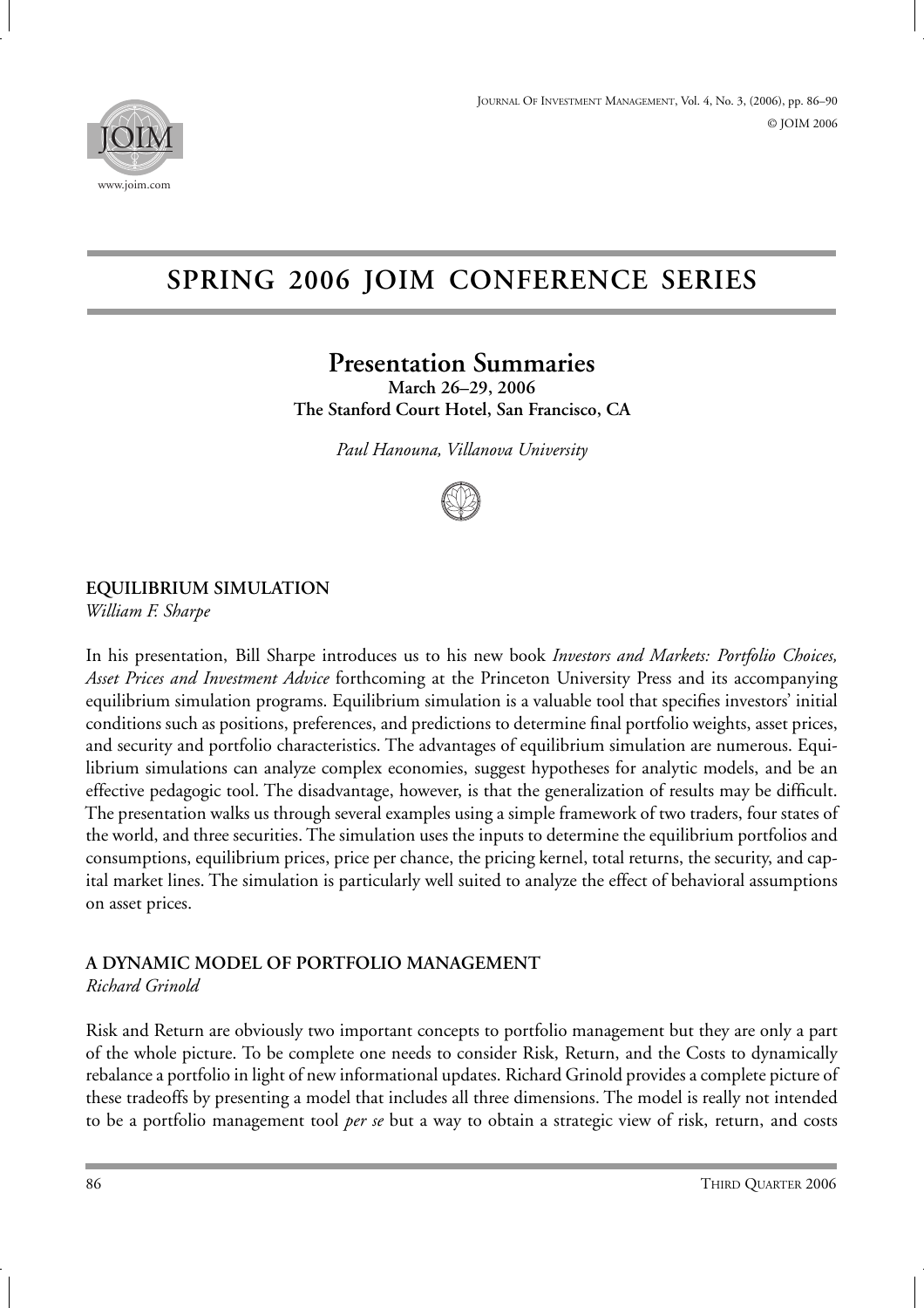in an analytical setting. The applications of the model are broad and include determining the impact of additional assets under management on performance, estimating the value of diversifying investment themes, finding the best mix of themes, designing financial products, and improving myopic operational schemes of portfolio management. The model uses as inputs a risk aversion coefficient and information ratio just as in a classic static model as well as the information half-life and transaction costs to output the expected returns, risk, and cost. The model can be extended to multiple alphas and general quadratic transactions cost.

#### **THE RELATION BETWEEN FIXED INCOME AND EQUITY RETURN FACTORS** *Terry Marsh*

What are the *realized* correlations between equity and fixed income returns from the 1960s to the present? What explains the co-movement? In his presentation, Terry Marsh documents the correlations between the two markets and finds that there are substantial jumps in those co-movements over time. These jumps seem to be associated with at least two phenomena: a flight to quality and a flight to liquidity environment while other outliers seem to be a result of surprise revisions in expected macroeconomic conditions. From this preliminary analysis several interesting patterns emerge. First, there has been a substantial shift over the last decade in realized correlation between equity returns and treasury returns. Second, while both the term structure level and slope factors co-varied with equity returns across sectors and value-growth categories in "conventional" ways pre-2001, only changes in the yield curve slope have co-varied with equity returns in the last five years. Third, the common approach of defining the term structure level in terms of the short-term yield is not as useful as an approach using implicit term structure factors, or longer-term yields, in understanding the interaction between the equity and treasury markets. Four, Fed rate management seems to be an important factor in explaining the long-run serial dependency in the co-movement between the two markets post-2001. Currently, Terry Marsh is doing research on how to best model this long-run serial dependency.

### **DO NOISE TRADERS MOVE MARKETS?**

#### *Brad Barber*

Do individual investors significantly distort asset prices? Is trade size a good proxy for trades made by individual investors? Do individual investors herd? Brad Barber's presentation answers these questions by examining data from Trade and Quotes (TAQ) and Institute for the Study of Security Markets (ISSM) transaction data over the period 1983–2001. The first finding is that small trades are a reasonable proxy for the trading of individual investors. This finding was obtained by examining the order imbalance based on buyer- and seller-initiated small trades from the TAQ/ISSM data and correlating it to order imbalances based on trades that are known to be from individual investors, using data from a large retail broker. The second finding is that the trades of individual investors are coordinated. In other words individual investors herd. This begs the question regarding whether coordinated trading by individual investors can forecast the cross-section of equity returns. The answer is that it does: stocks heavily bought by individual investors subsequently underperform stocks heavily sold by 4.4 percentage points annually. The underperformance widens for stocks heavily traded by individual investors to 13.5 percentage points annually.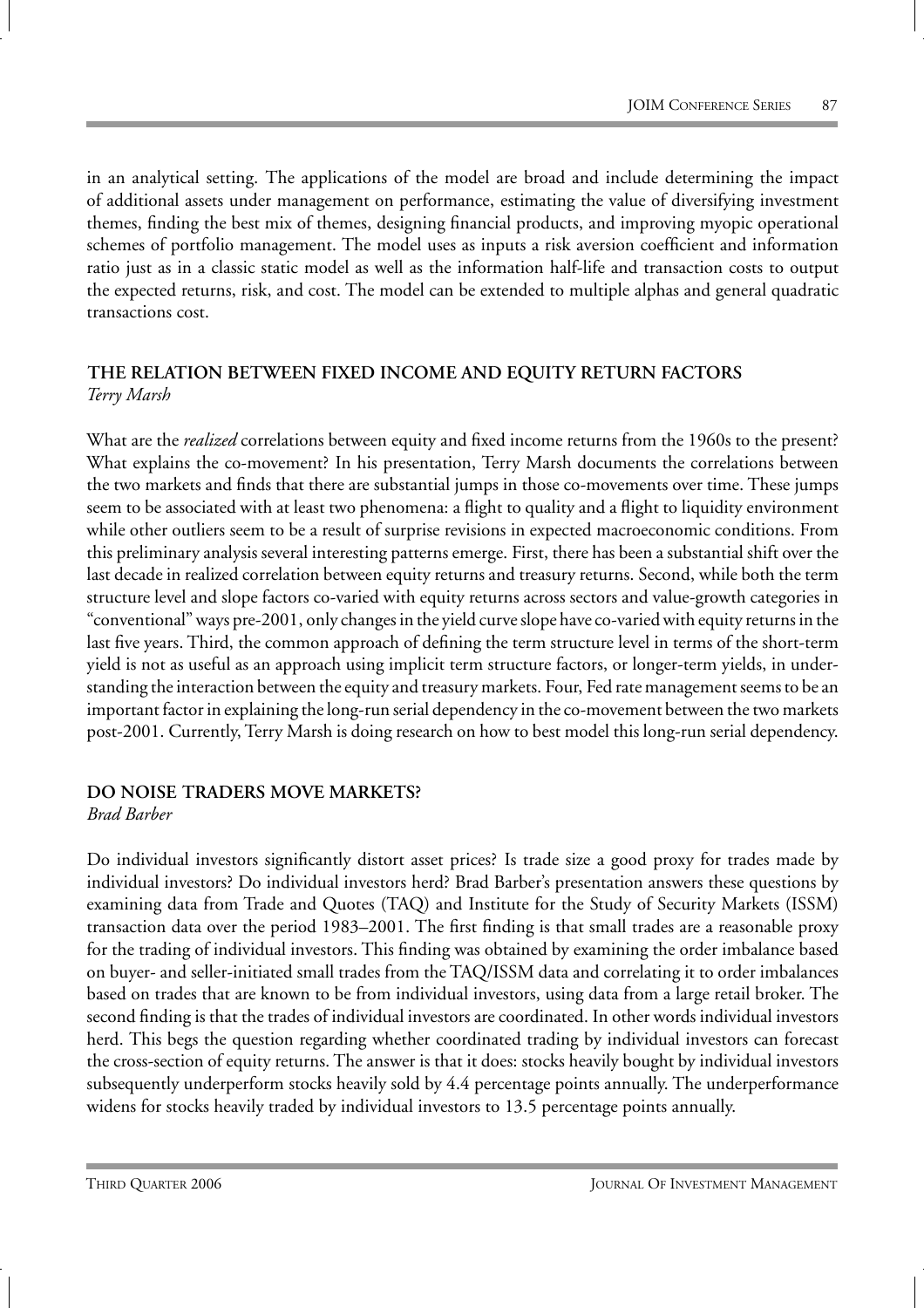#### **SYSTEMIC RISK AND HEDGE FUNDS**

*Andrew Lo*

Do hedge funds create systemic risk? If so how high are the current systemic risks? These questions were answered in Andrew Lo's presentation. Systemic risk is used to describe the possibility of a sudden series of correlated defaults among financial institutions, typically banks. Systemic risk in banks is virtually nonexistent today; thanks to the FDIC and coordinated central banking policies. However, as the collapse of Long Term Capital Management in 1998 has made clear, hedge funds are a new source of systemic risk. Furthermore, because the banking and hedge fund industries are symbiotic, systemic risk might enter the banking sector through the back door. The presentation develops several new measures of the impact of hedge funds on systemic risk such as illiquidity risk exposure, nonlinear factor models for hedge-fund and banking indices, the probability that hedge-funds are liquidated, and aggregate measures of volatility and distress, which are determined using data at both the hedge-fund level and hedge-fund industry level. Preliminary findings are that the hedge-fund industry is entering a challenging period of lower expected returns and higher systemic risks.

### **LIQUIDITY RISK IN THE CORPORATE BOND MARKETS**

*George Chacko*

What are the risks associated with liquidity? How can liquidity be measured when securities are illiquid to start off with and little trading information is available? George Chacko answered these questions in his presentation by analyzing a unique database of US corporate bond transactions and holdings and developing novel measures of liquidity in that market. Liquidity work has traditionally focused on US equities because that market is fairly liquid and data is plentiful. Yet, the empirical results have been mixed precisely because of the liquid nature of the equity markets. The bond market—several times more illiquid than the equity markets—imposes itself as a much better setting to study the effects of illiquidity. One obvious problem with this setting, however, is that traditional measures of liquidity such as trading volume and bid-ask spreads are useless when securities are not traded to start off with. This problem is circumvented by looking at a security's propensity to trade as a measure of liquidity which is constructed by looking at the aggregate trading characteristics of owners of that security. George Chacko coined the term "latent liquidity" for this new measure. What are the implications of liquidity for risk? US corporate bonds are grouped into thirds based on duration, credit, and latent liquidity risks and three portfolios are created HML (High-Minus-Low) Duration risk, LMH (Low-Minus-High) Credit risk, and LMH Latent liquidity risk representing interest rate, credit, and liquidity risk factors, respectively. Using these three portfolios, beta factor loadings are calculated on individual securities to check for the importance of the liquidity risk factor. Empirical results suggest that the liquidity risk factor is important in determining bond returns. The fact that liquidity is priced suggests that the effects of liquidity risks need to be controlled for carefully when analyzing security returns. Practically speaking one can consider the case of the convertible arbitrage returns. Without the inclusion of the liquidity risk factor the convertible arbitrage returns appear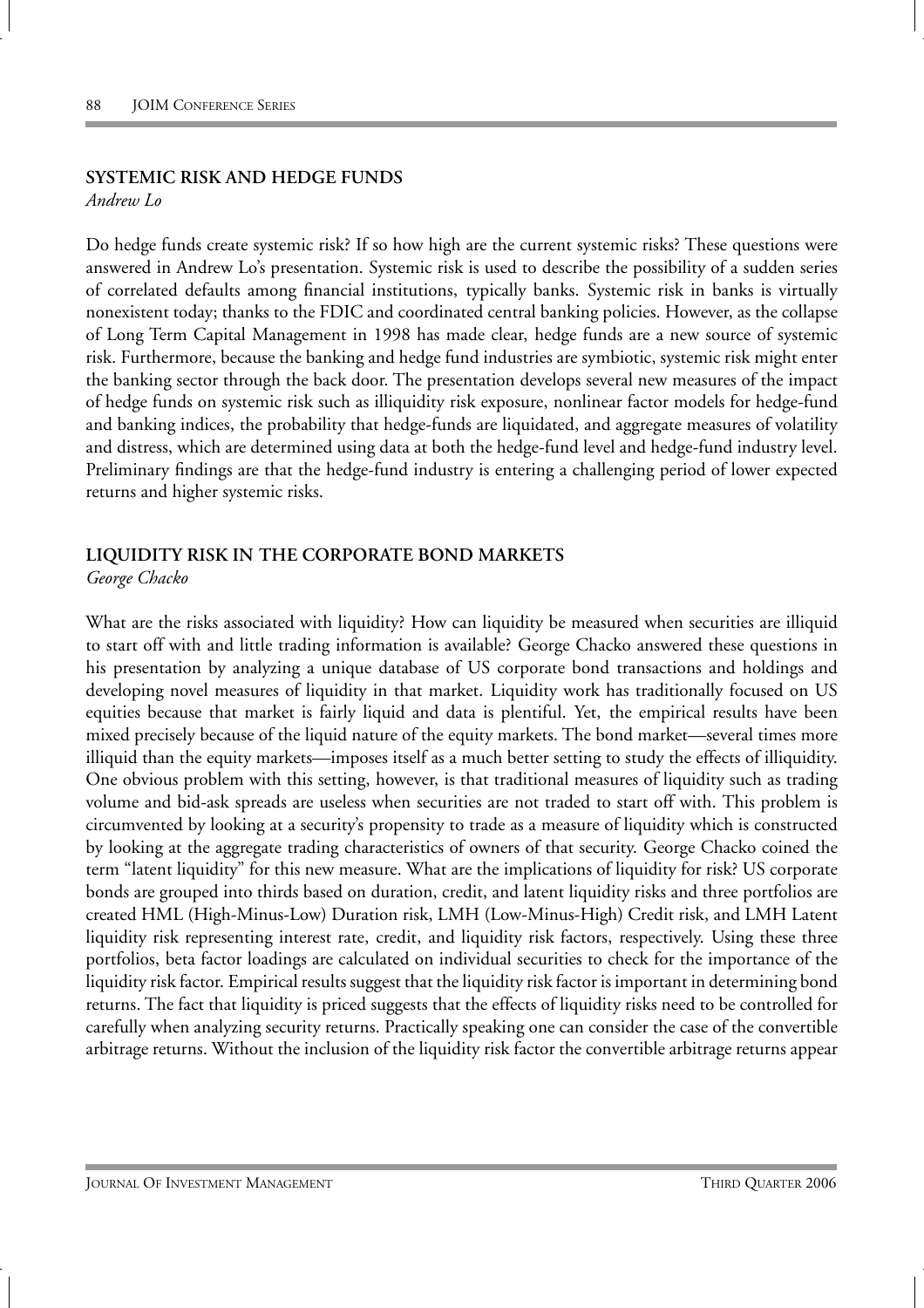to outperform a 4-factor Fama-French benchmark, but if the liquidity risk factor is included these abnormal profits disappear.

#### **FAIR TRADING AROUND THE WORLD**

*Meir Statman*

Does fairness matter in finance? Meir Statman shows that fairness matters because notions of what is, or is not, fair systematically differs across and within countries. Using survey's from university students and finance professionals conducted in Australia, India, Israel, Italy, The Netherlands, Tunisia, Turkey, and the US, Meir Statman finds that insider trading is considered a fair game in India, Tunisia, and Turkey, whereas it is frowned upon in the remaining countries sampled. Furthermore, students tend to be more lenient towards insider trading than finance professionals in all countries. Meir Statman also finds results suggesting that rules of fairness differ across trading markets. For example, students in Tunisia and Turkey judge sellers of cars who have inside information about a defective transmission as less fair than in the US and The Netherlands, whereas students in Tunisia and Turkey judge sellers of stocks based on inside information as more fair than they are judged by students in the US and The Netherlands. Ananth Madhavan, the presentation discussant, explains that insider trading is a trade-off between enhancing price discovery to make the market more efficient and creating trust in the financial markets to make them more liquid. The possibility exists that each country has a different break-even point, which is driving people's notion of fairness.

#### **ASSET INDIVISIBILITY, SECURITY DESIGN, AND ASSET QUALITY** *Nancy Wallace*

When sellers possess private information about the true value of the asset they wish to sell and the asset is divisible, prior theoretical research shows that a solution is for informed agents to retain a residual claim in the asset, which serves as a costly signal of the true asset quality. This solution is not possible, however, in the case of securitized assets sold to Special Purpose Vehicles (SPVs) since they need to be "bankruptcy remote" from asset sellers according to rule FAS 140. Nancy Wallace presents a theoretical model of the quality of assets sold when they are indivisible, as in the case of securitized assets sold to SPVs. The model prediction is that these indivisible assets will be of lower quality compared with assets that are divisible, which implies that assets sold to SPVs will be of lower quality than those sold to other entities. These predictions are then tested using a comprehensive data set of sales of mortgage-backed securities (the Freddie Mac Participation Certificates, or PCs) to SPVs over the period 1991–2002. The predictions are tested in two ways. First, PCs sold to SPVs should exhibit faster prepayment speeds (early termination of the loan) in falling interest rate environments (and slower prepayment speeds in rising interest rate environments) than non-SPVs PCs if the model predictions are correct. Regression results show with a high degree of statistical significance that pools of PCs sold to SPVs exhibit relatively lower terminations when interest rates are rising and higher termination rates when they are falling. These results confirm the model prediction that PCs sold to SPVs are lemons. Furthermore, if PCs sold to SPVs are indeed lemons they should have a lower value than those sold to other entities. Using a two-factor structural model valuation estimates indicate that PCs sold to